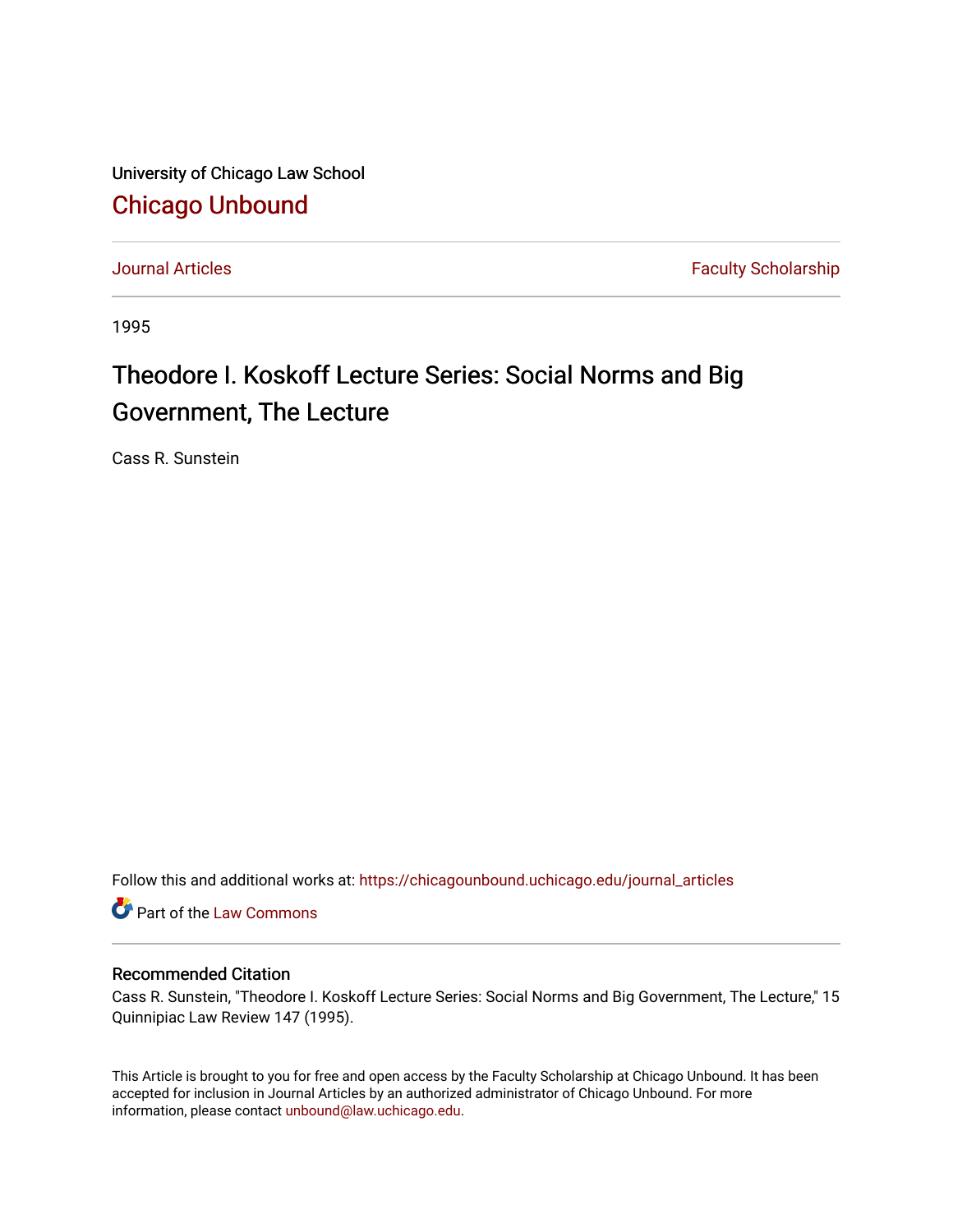**Volume 15 Number 2 Summer 1995** QLR

## **Lecture**

### THE THEODORE **I.** KOSKOFF LECTURE **SERIES:** SOCIAL NORMS **AND BIG** GOVERNMENT

#### *By Cass R. Sunstein"*

I have some stories for you to begin. I spend summers on the east end of Long Island (near the recent fire) because my in-laws are there. There are many interesting things that one could notice in the Hamptons. One thing that is noticeable in the last few years is the change from the East Hampton dump to the East Hampton Recycling Center. When in late August I went there to throw out and separate my garbage, what I saw was extremely fancy cars-BMW's and Mercedes; there was one Rolls Royce-people with informal but extremely expensive clothes patiently separating their garbage, making sure the green glass was different from the white glass and that the newspapers were all sorted, spending a lot of time at the East Hampton Recycling Center. And they looked happy.

The second story comes from my old boss, Thurgood Marshall,

<sup>\*</sup> Karl N. Llewellyn Distinguished Service Professor of Jurisprudence, Law School and Department of Political Science, University of Chicago. This is a lightly edited version of a lecture delivered at Quinnipiac College School of Law in October 1995. Some of the issues are discussed in more detail in *Social Norms and Social Rules,* COLUM. L. REv. (forthcoming 1996, May).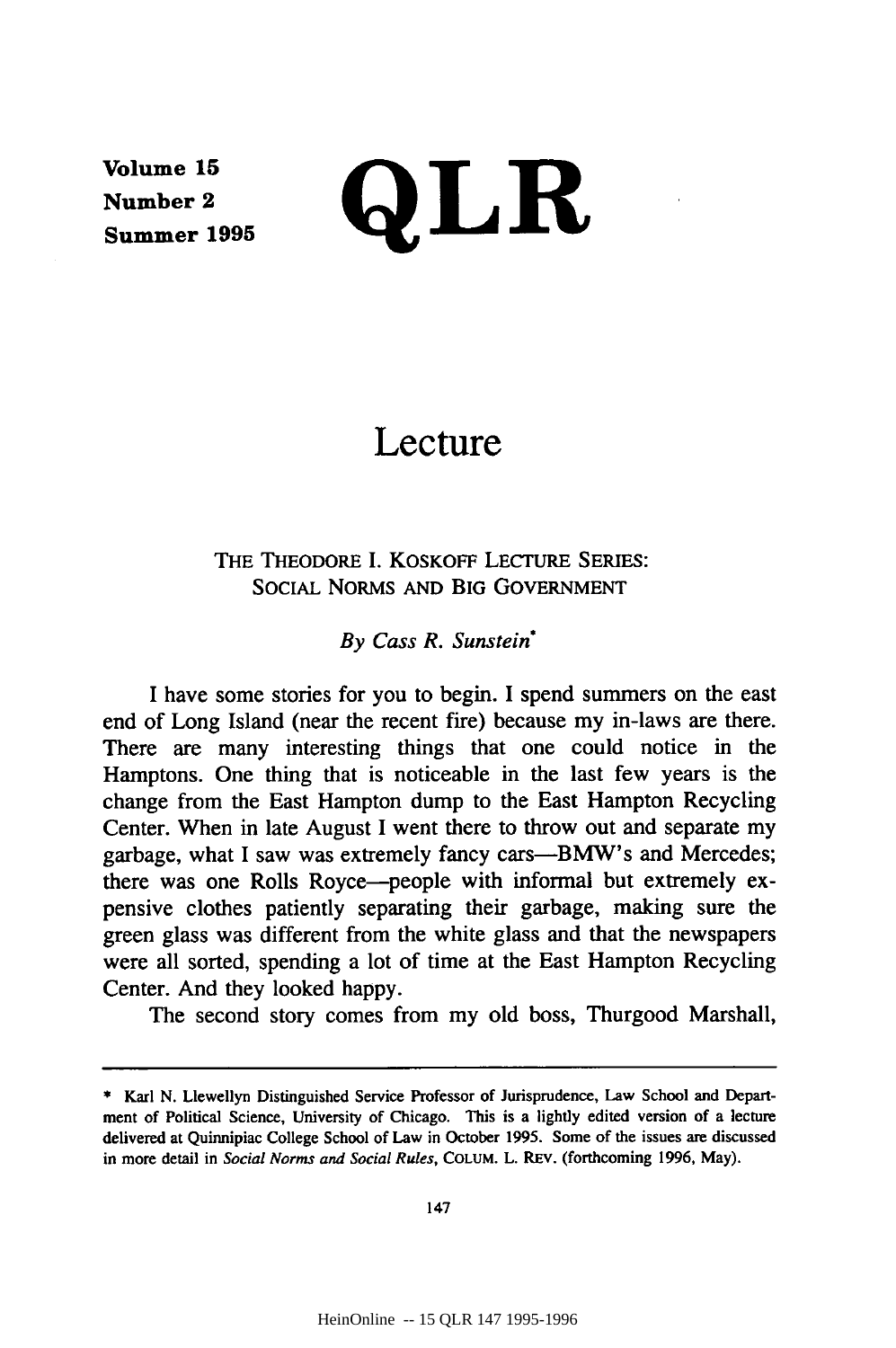who is famous for arguing the *Miranda* case and for being a staunch defender of the outcome in *Miranda.* Once he thought *Miranda* was maybe going to be overruled by the Burger Court, he came to us and said, "You know, it would be bad, but *Miranda* isn't a big deal." He said, "If the police are going to beat people up they are going to beat people up. *Miranda* isn't crucial. I'll tell you how that stops." And he told a story about a chief of police getting together twenty-five of his officers and saying, "If anyone here beats anybody up, they're fired." Then he said with a big guffaw, "That's how you stop police misconduct."

**QLR** 

The third story has to do with teenage smoking, something which the President is very interested in reducing. The newspapers have suggested that there has been a large increase in teenage smoking, which isn't quite true. Among whites, teenage smoking now is about the same as it has been for the past fifteen years. Think of what might have happened, what would you expect would have happened in this period among African American teenagers? Well, here is the appropriate data. In 1965, thirty percent of African American teenagers smoked appropriate cigarettes. In 1987, the number had dropped to twenty percent. In 1993, the number was four point four percent. This is recognized by the Center for Disease Control as a terrific public health success story for which the Center of Disease Control has no explanation. I have a hunch about what explains it. And it's connected with a poster that appeared adjacent to a highway-in a billboard in Harlem, New York, a poster that was part of a private educational campaign by the African American community designed to reduce teenage smoking. The poster has a picture of the Marlboro man looking like a skeleton offering a cigarette to an African American child and saying, "First they had us pick it; now they want us to smoke it." Something very important has happened in that community with respect to teenage smoking.

Only one more story, this has to do with economists. Economists are interested in figuring out how much environmental amenities are worth. One way they try to figure that out is they ask people how much they are willing to pay for environmental amenities. You might be asked how much you would be willing to pay to save a pond. Or how much would you be willing to pay to save the spotted owl, or how much would you be willing to pay to reduce a risk from .005% of you getting cancer to .0005% of getting cancer. Economists believe that if you ask someone how much would you be willing to spend for goods you should give the same amount as if you're asked how much would you have to be paid to have a reduction in the equivalent thing. There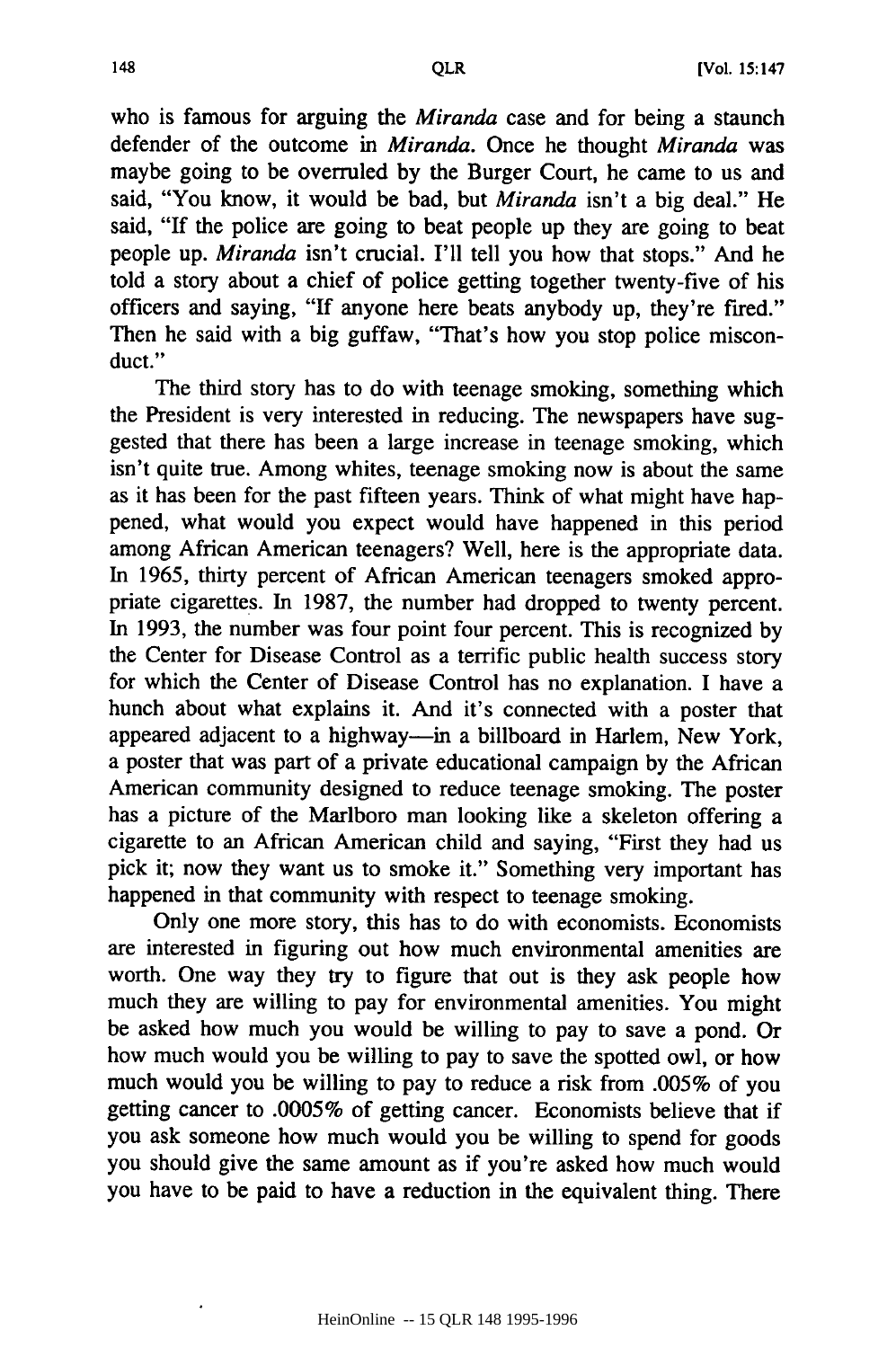is an intuition that these numbers should be the same. It turns out that the economists have this equivalence as an axiom. But the equivalence doesn't hold. When people are asked how much would they be *willing to pay* to allow the extinction of a spotted owl, they will give a number. They're asked how much would they *have to be paid,* they give a higher number. In fact, much of the time they give an answer like, "I don't answer questions like that," or, "There is no number high enough," or, "What sort of a person do you think I am?" This is an anomaly. It's causing some havoc in the economics community.

There's a unifying theme in the stories I've told, and that has to do with the pervasive effect of social norms on behavior. And I'm going to be discussing the relationship between social norms and law in the effort to make a partial defense of my not-currently-trendy thesis, that is a defense of big government.

A defense of big government would have to have a lot of components. And I'm going to trace right now, very quickly, three of the components that I'm not going to spend much time on. One component in the defense of big government would start by reading the *Contract of America* and noting that sharp distinctions are drawn between markets on the one hand and government on the other. My suggestion would be there is no distinction between markets and government. Markets depend for their existence on government. We cannot have markets without government. In fact, we cannot have markets without taxing and spending. Markets depend for their existence on police, property law, contract law, tort law-an extensive state apparatus that can't get in motion without some taxing and some spending. The distinction-which is so dominant in popular debate right now-between markets and government is built on a conceptual error, that is the proposition that we could have markets without government.

That's not a criticism of markets. It's an observation that markets depend on something like or close to big government.

A full defense of big government would add to this point a list of the terrific success stories that we've had as a result of government regulation in the last thirty years. In the environmental area, air is much cleaner than it was twenty-five years ago, where in Chicago you couldn't open the windows without getting noticeable pollution in your face. It used to be the case that a hundred fifty million Americans lived in areas that didn't meet federal air quality standards. Now only fifty million Americans don't live in places that don't meet federal air quality standards. That's not great, but it's a wonderful improvement. The air is much cleaner than it would otherwise have been, and people are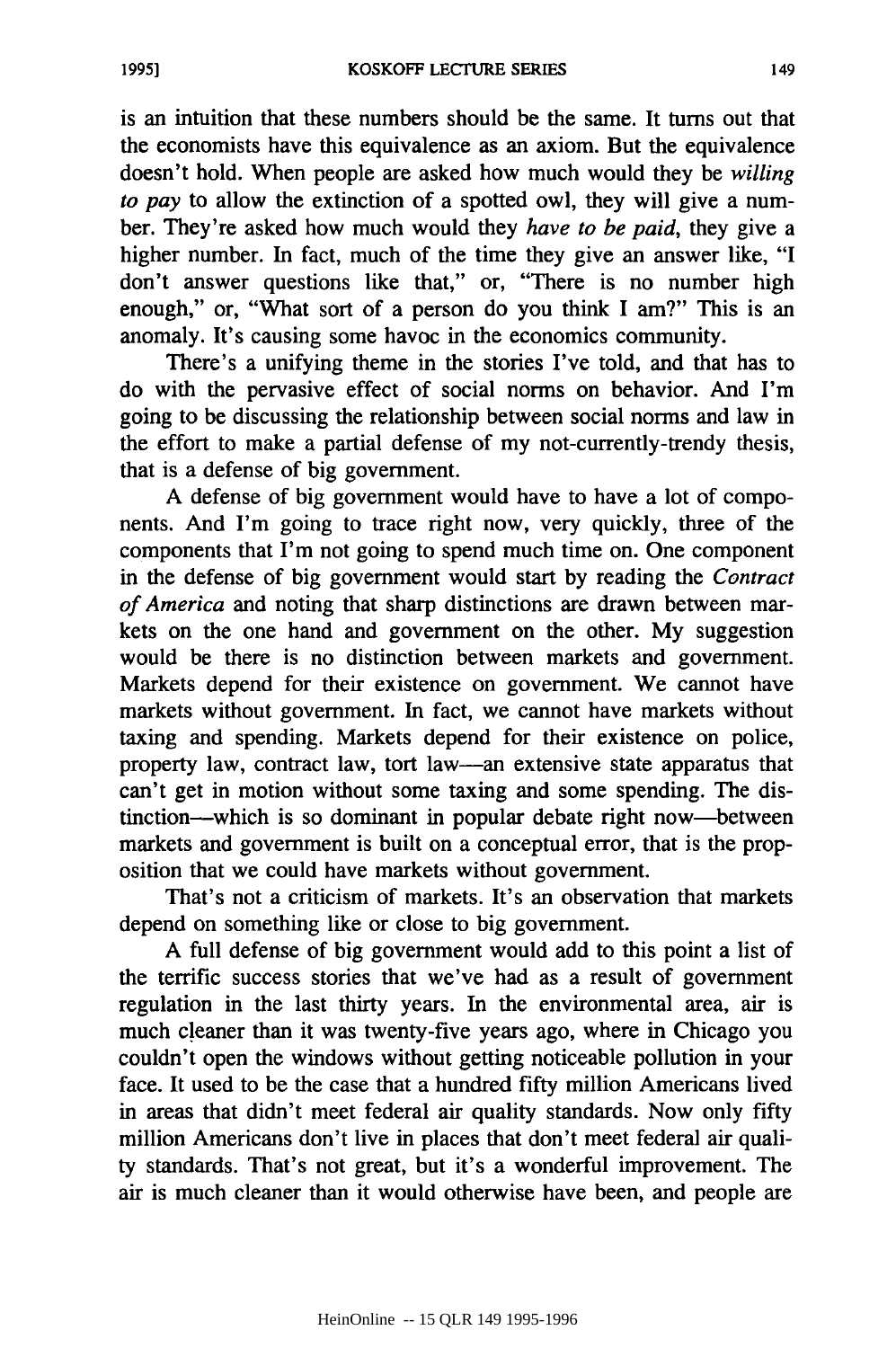living longer and better as a result. So too, the water is much cleaner. In many ways America is the envy of the industrialized world because it has clean water compared to what it would have had without our regulatory efforts. In the area of voting rights and discrimination too, things are a lot better than they were as a result of governmental initiative.

**QLR** 

Thus the picture of massive government failure is way off the mark. There are many failures, but the overall picture is complex, not simple.

The full case for big government would depend as well on the old ideal of equality of opportunity. My suggestion would be that equality of opportunity is not at odds with liberty; it is part and parcel of it. And equality of opportunity cannot exist without a large government trying to provide decent life prospects to people who now do not have decent life prospects. And the *Contract of America* is missing that extremely old American ideal. It used to be that equality of result was opposed to equality of opportunity; but equality of opportunity was in the 1970s an important conservative theme which justified governmental initiatives. It seems to have dropped out.

What I'm going to emphasize, as I've said, is social norms-in particular, the possibly harmful effects of social norms on human liberty and well-being. My suggestion is that governmental action designed to make for good social norms is an important and underexplored avenue for law. This is a realm in which a lot of good things can be done; but it's something on which lawyers and politicians have spent far too little of their time. Four hundred thousand people die each year as a result of smoking; three hundred thousand people die as a result of diet and failure to exercise; a hundred thousand people die from cars and guns; and in all of these cases social norms are an important contributor to the problem. If we could do something about the norms, we could do something enormously important. This issue has gotten a lot of attention in the area of teenage pregnancy, and here a culprit is social norms that it would be very good to change. Think now about the sharply diminishing rate of smoking among young African Americans and think of how that might be a model for strategies that would lengthen and improve lives.

I'm just going to tell you now the claims I'm going to make and then spend the rest of the talk trying to elaborate on them a bit. First: A lot of anomalies in individual behavior—such as the difference between how much people would be willing to pay to preserve a species and how much people would have to be paid to allow a species to go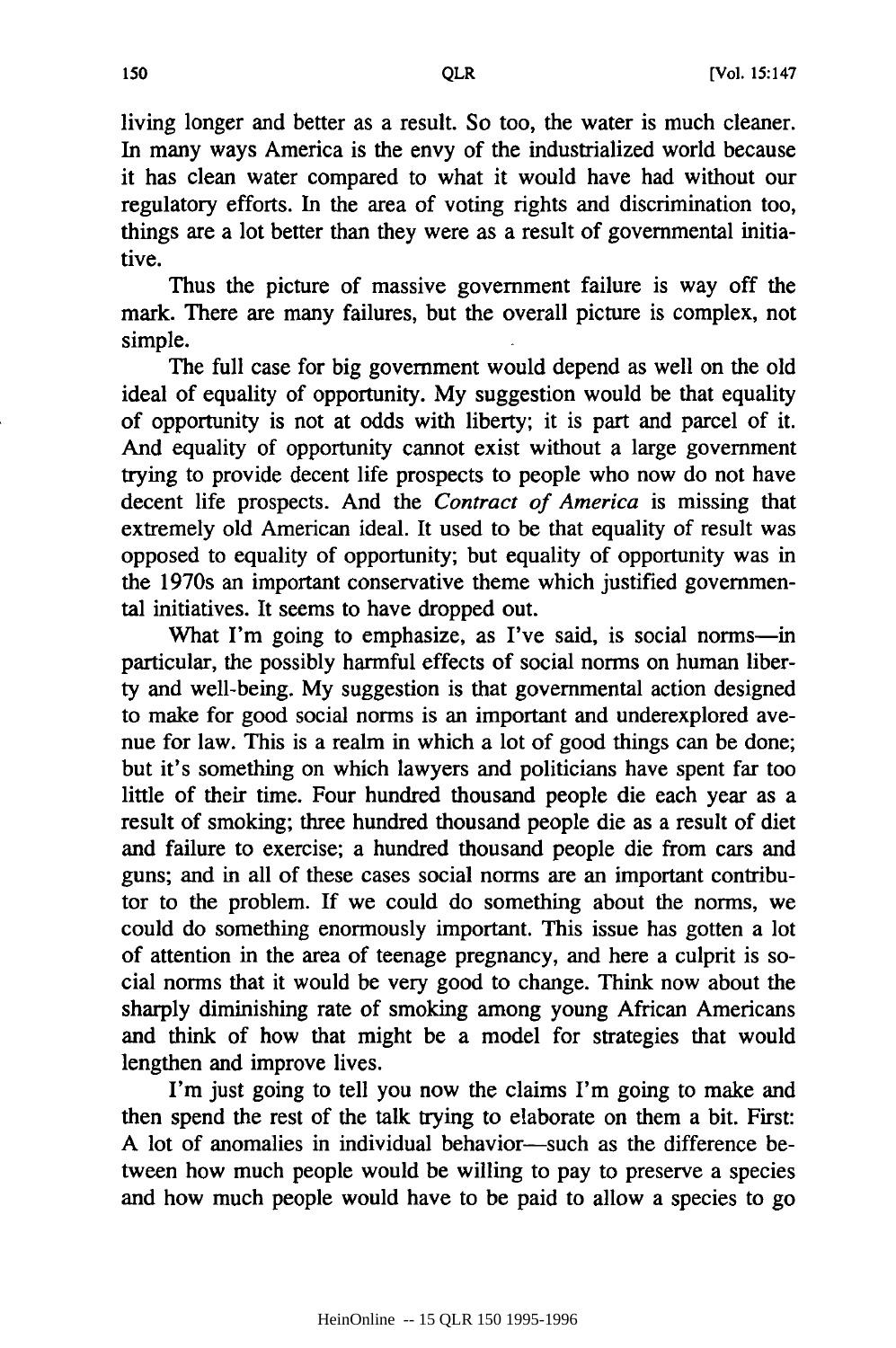extinct-are just a product of social norms that affect us every day and make us do things that are surprising or might be surprising. Many puzzles in behavior are less puzzling if we attend to the pervasive role of social norms. Second: Often people live with norms that they simultaneously don't like but can't change on their own. To change a norm with respect to, for example, what a teacher ought to wear to class or to give a lecture is something an individual can't do anything about. **My** proposition is there are social norms all over the place that we live with, are governed **by,** but of which we don't approve if we reflect. Collective action is necessary to do something about them.

Third: I suggest that social states are often far more fragile than they seem, and, in fact, change is far more likely than it seems, partly because what people want, and **by** people I mean to include all of us, is a function of what other people want and of what we perceive other people to want. When we start to perceive other people's perceptions as different from what we thought, things can change very fast. Something like this has happened, **I** believe, in the United States with respect to affirmative action. Whatever we think of the merits of the attack on affirmative action, there has been real fragility in the proaffirmative action policy. One of the reasons is, there was widespread social discontent about affirmative action that wasn't expressed because people perceived it as illegitimate to criticize affirmative action. Once the criticism started being expressed and legitimated, people's perceptions of what other people thought shifted very fast and there was a social movement.

How was communism maintained for so long? How did it fall so fast and so safely in most Eastern European countries? One of the reasons is that there were social norms in place under communism that suggested we all had to join the Party and celebrate it, even though hardly anyone celebrated it. Once the social norms with respect to approval of communism started to shift there was a bandwagon effect or a cascade, and things changed really rapidly. The same thing happened in South Africa with respect to apartheid.

Fourth: I'm going to suggest that sometimes social norms are an obstacle to human liberty or autonomy and sometimes social norms help maintain something like a caste system on the basis of race and sex. We don't have in the United States a true caste system, but our system has features of racial and gender caste in the sense that there are signals given by one's skin color or one's gender that one can't do much about and that is associated in many places with certain prescribed social roles. To work against them it would be good to do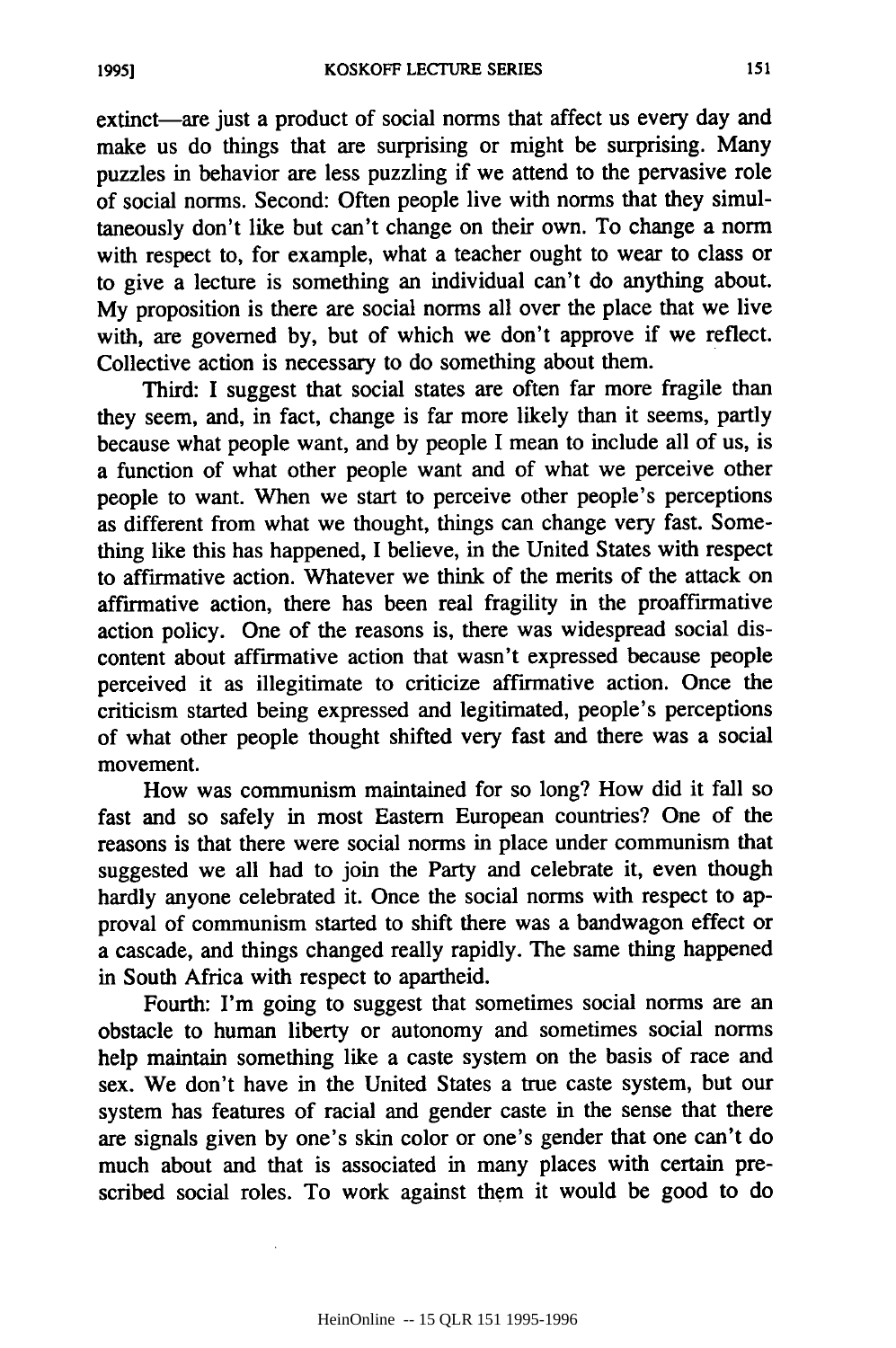something about prevailing norms, and to do that it would be good to use law.

**QLR** 

Now let me offer three concepts: Social norms, social roles, and social meanings. First, what I've referred to, is social norms. By this I mean to refer to social attitudes of disapproval and approval, embodied in the notion that "it isn't done." With respect to lots of behavior there is a reaction, "it isn't done." Even though it sometimes is done, the term "it isn't done" is a reflection of evaluation and disapproval. Now norms cover a very wide range—what sorts of words one uses, what counts as good manners, how one deals with one's elders or people who are younger, and so forth. Norms are pervasive and invisible only because they're so deeply internalized that they don't come out to the surface much. There are social norms with respect to such things as smoking, discriminating, using condoms, buckling seat belts and recycling. These norms are often fragile. One's choices about what to do, whether to smoke, whether to discriminate, whether to buckle a seat belt, whether to be courteous--these things are a function, for each individual, not just of the value of the relevant thing but also of the reputational value of doing or having that thing, that is, smoking, having a Hispanic in one's restaurant or buckling one's belt. It's also a function of one's self-conception if one does these sorts of things. There are many people, I assert, who don't buckle their seat belt and who do smoke as a result of social norms and the opposite too. Often one will or will not buckle because of the group of people with whom one finds oneself. One will or will not smoke for just that reason; the reputational effect plays a very large role in individual choices.

It's also the case that one's self-conception plays a large role. There is a mystery in the fact that Stephen Hawking's book, "A Brief Moment in Time," was a best seller. This was a book that was bought by people of whom it is said hardly any read the book. Why did people buy it? My speculation is that some of the purchases had to do with the reputational value of having the book and with one's feeling about one's self-conception from owning the book.

Choices are pervasively a product not just of the intrinsic value of the underlying thing but also of reputational effects and effects on one's self-conception. The reputational effects and the effects on one's self-conception are partly a function of social norms. Prevailing norms will have a lot to do with reputation and probably a good deal with self-conception. This is why I think the people recycling in East Hampton were so happy. It's not as if there was intrinsic joy in separating the various things; but they felt good about themselves, they felt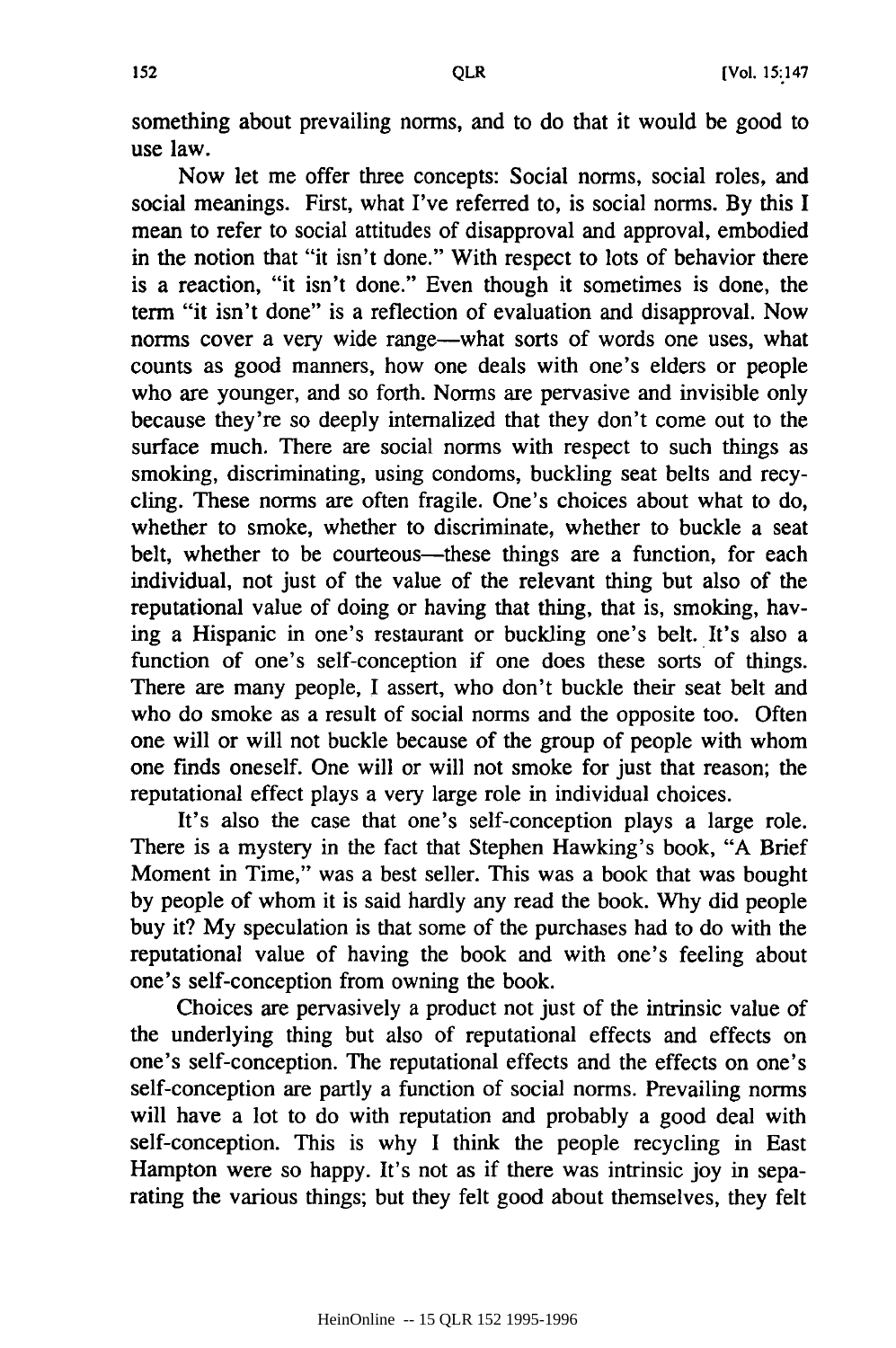good about being seen doing this sort of thing; and therefore they undertook a choice that would have been completely astonishing ten years before.

I have an economist colleague who has a dog and in Chicago there is a norm, there's a law too, that you clean up after your dog. And he said, "You know, at night I walk my dog, and when he does what he does I clean up even if it's dark." He said, "I don't know why I do that. I hate the act, it subjects me to a certain amount of danger, and yet I do it." He said, "I would have thought it would have been about reputation, but it's dark, no one can see me." I think the reason he does it is that he's internalized the norm so he thinks it's a wrong thing to do to leave that material there for the next morning. And that's why in many areas of the country something is true now that would also have been astonishing years ago, that is, no dog poop on the sidewalks.

That's the first concept, the idea of social norms. The second concept involves the notion of social roles-something that also has a great deal to do with law but hasn't been explored much by people thinking about law. Each of us occupies an astonishingly wide range of social roles: child, parent, sibling, student, teacher, voter, consumer, eater in a restaurant. Each of those roles is surrounded by a complex network of social norms, so much so that if one acted in one role the way one acts without thinking in another role it would seem very bizarre. If one treated, for example, one's employer the way one treats a friend, in most American work places that would be perceived as quite strange. If a teacher treated a student the way a teacher treats a doctor, wouldn't you think that teacher is very confused? Or if you treated your lawyer in the same way you treat your waiter, your lawyer would think this is odd. Or if your waiter treated you the way your friends treat you; that would be very unusual, except in California, I guess. In any case, each social role is pervaded by social norms that people know about, adhere to, rarely step out of, even though some of us some of the time wish our social roles were a bit different. And here too changes in social roles are just about impossible at the individual level.

The feminist movement has everything to do with the effort to change social norms associated with the social role of being a woman. When homosexuals "flaunt it," there might be a self-conscious effort to change the social role of being a homosexual, that is to be closeted. The point here is that social roles are pervasive and also we are, with respect to them, acted on as much as we are acting. If we're going to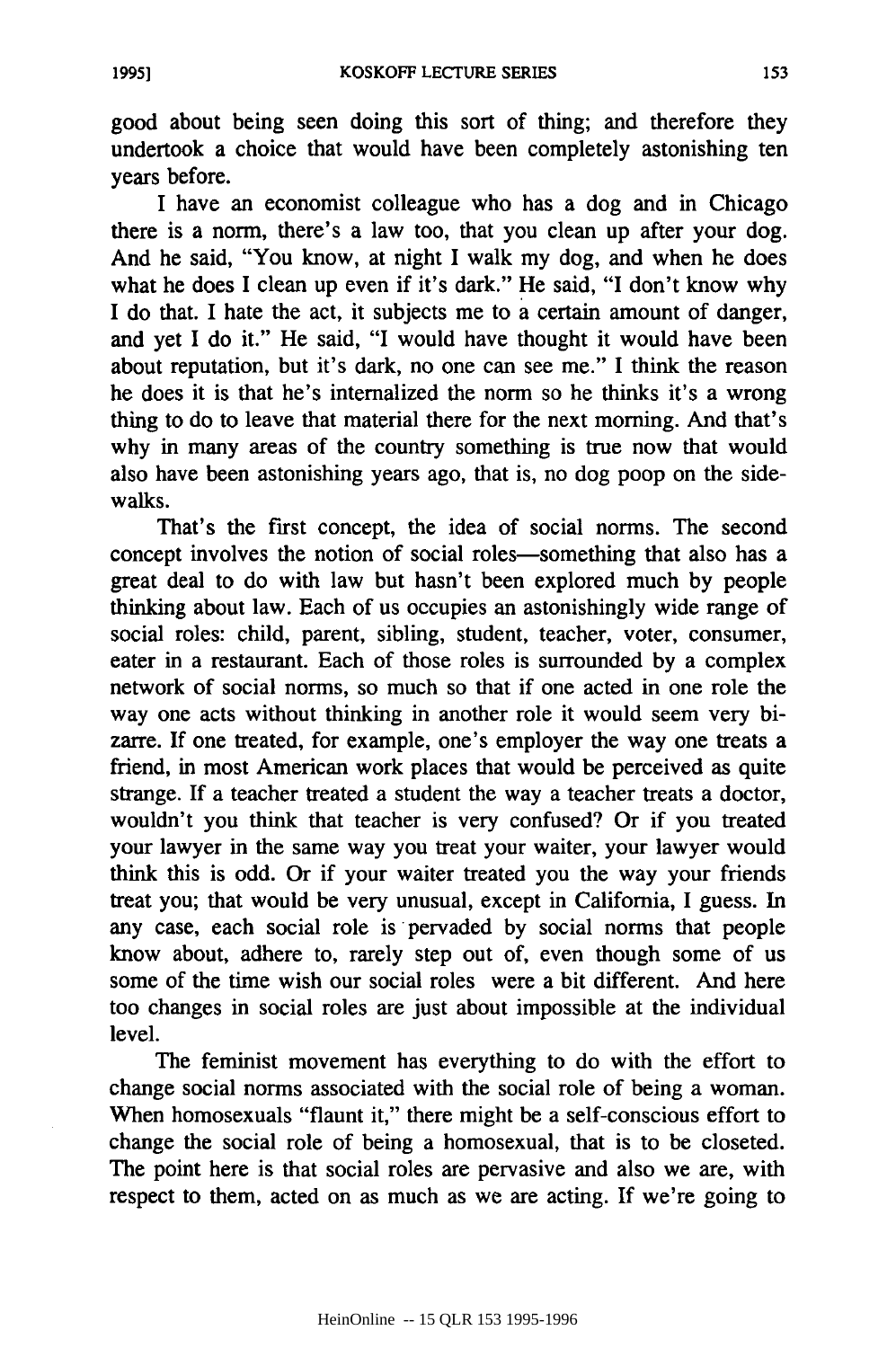change them we need some help. We can't do it on our own.

The third and last concept let's call social meaning. And here I'm drawing on some work by anthropologists and also some recent work in law on exactly this idea. By social meaning I mean the attitudes and commitments that are communicated by words or actions. Words or actions communicate something independent of the words that are actually being used. For example, the use of the term "Miss" or "Mrs." now means something very different from what it meant forty years ago. There is something very specific signaled if one of your instructors calls women students Miss or Mrs. The social meaning being communicated might well be independent of the intentions of the speaker. With respect to a wide range of terms, social meanings attach over which the speaker has no control. If a teacher calls a student by a first name or if a student calls a teacher by a first name, something is being signaled that the individual agent doesn't have much control over. If a teacher wears blue jeans to class at many law schools, something very particular is connoted. If someone buckles a seat belt in some parts of the world, or if a woman refuses to cook dinner in many parts of the world, or if a man or woman insists on the use of a condom in many places, there is a particular social meaning to the act which agents don't have control over and might be unfortunate. There was an article in the New York Times a few weeks ago in which some young men were saying they don't use condoms with their girlfriends because their girlfriends would take that as a confession that they're promiscuous. Now that's a problem. They may not need to be blamed for it. But it's true the social meaning of condom use is a confession or, in some circles, an accusation. Social norms, social meanings, and social roles matter. If people see one another cooperating by giving time or money, working pro bono, donating to charity, writing tenure letters, then they tend to cooperate, too. But if they don't see one another cooperating, rates of noncooperation skyrocket. This is true in both experimental and real world settings. Whether people cooperate to solve a shared problem is a function of the perceived behavior of other people. This may not seem a puzzle; but for certain theories of rational behavior it is indeed a puzzle. Cooperation is closely enmeshed with social norms.

Economists have invented a game. It's called the Ultimatum Game. This is a game in which two people are given a bunch of money to play a game. The game has one act in it, that is one person of the two says to the other person, "I will give you X amount of this pot." If the second person says, "I accept," they both get to keep the relevant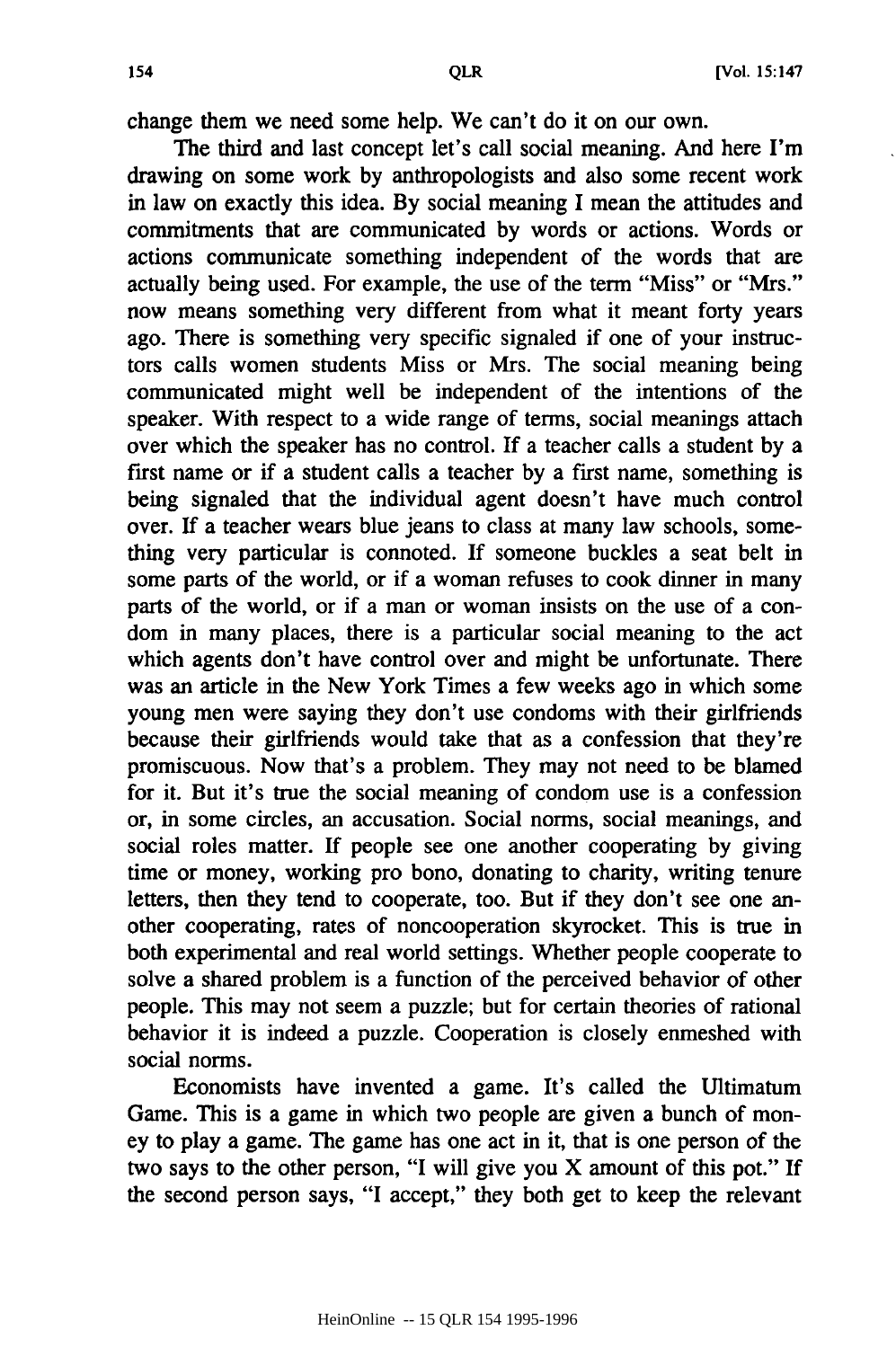amounts. If the other person says, "I don't accept," neither gets to keep a penny. In experimental settings what would you expect would happen? How much would the first person propose and what would the second person accept? The economists predicted the following: The first person acting in a self-interested way will say, "I'll offer you a penny." And the second person will say, "Great." The first person acts in the self-interested way; the second person acts in a self-interested way; both people are better off. But this is not what happens. People almost never offer a penny, and when they do it's not accepted. There's a very high percentage of fifty/fifty, sixty/forty, seventy/thirty splits. This is because there is a powerful social norm saying that if you accept a penny you're showing your willingness to be subjected to contempt or dishonor. And if you offer that little, then you're showing a willingness to treat someone else in a contemptuous way. And there are extremely powerful social norms against that. People feel ashamed in both contexts.

This example aligns my argument with some of the arguments in modem politics about deploying shame as a policy instrument. Shame is certainly not an intrinsic good, but shame is important and reduces conduct that inflicts harm on other people. This little story tends to show that what seems like anomalies often are a function of deeply internalized social norms, which when they disappear, make people's lives go much less well.

I am also concerned about the use of words like "choices" or "preferences" to foreclose discussion of what government ought to be doing. Often it is said that people choose some acts, and it is asked, what business is it of Big Brother to alter the choice? At least as a general rule, what business is it of government to interfere with their preferences? And in very tempting arguments, the words "their choices" or "their preferences" opt as conversation stoppers. I hope what I've said already suggests that this argument goes by much too fast, if our preferences and choices are artifacts of norms and roles and meanings that we haven't voluntarily assumed and that we may not like but we can't change on our own. If the meaning of our choice not to go in a car which we know is going to go extremely fast is cowardice, then we might go in that car or even drive in that way. That's enmeshed with social norms over which people have very little control. And to attribute that to them--to say that that's their choice or their preference—is too quick. In the New York Times article I mentioned about condom use, young men were saying they didn't use condoms because they did not want their girlfriends to think they were sleeping around.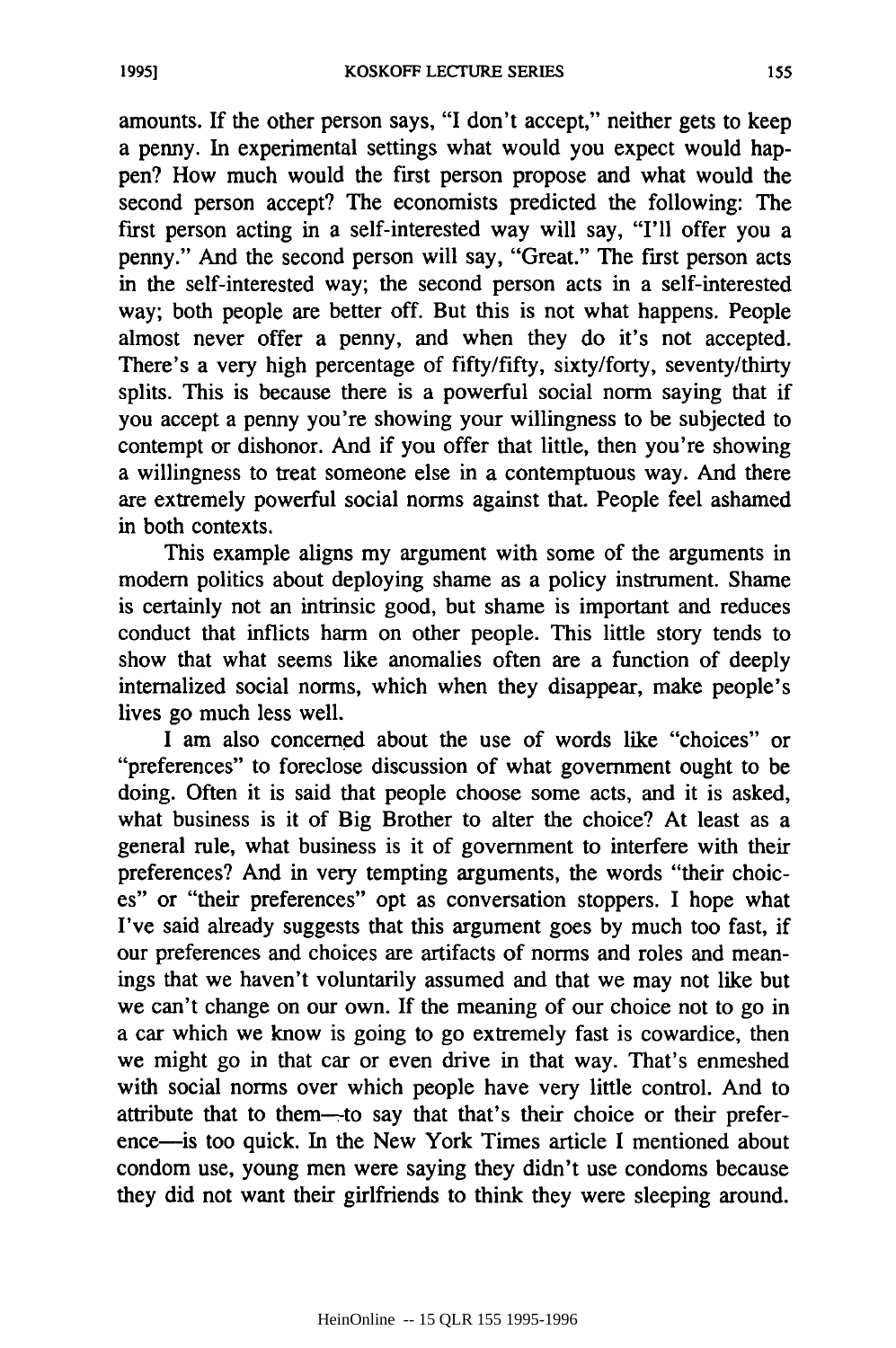They weren't happy with that situation. They weren't sleeping around. They wanted the social meaning of condom use to be different from what it was. To say we should respect their choice would be a much too simple answer.

QLR

Incidentally, I'm told **by** my sister-in-law who works on AIDS education in Bali, that there's been a remarkable change in Bali in the last seven years, so that young Balinese men consider their condom use a very macho thing. Now, she's not sure how this social norm has gotten in place, but she says it's wonderful. **If** in Bali there is going to be some protection, so to speak, against what's happened in many countries like Bali, this is a way.

Now let's turn to government. How might government do something about problematic norms or meanings and roles? Let's have an ascending order of intrusiveness. The most lenient thing government can do is just provide information. Changing social norms with respect to smoking has a great deal to do with additional information. When we undertake behavior that is dangerous and perceived as such, there are often strong social norms against it. It's very interesting to see in religious communities the extent to which there are norms about diet and behavior that are permeated with beliefs about safety; but the moral issues associated with the diet have outrun the safety belief so that it's believed it is morally wrong to perform some acts. The moral judgment has become more deeply ingrained than the health judgment. In any case, with respect to a great number of things, simple provision of information does the trick.

Government might try to go beyond information and try to persuade. This is what's happened in the area of smoking and drug use and safe sex. The efforts of persuasion may be futile, but it's a possible approach.

There might also be an effort to change social norms with a tax. Consider a tax on cigarettes or alcohol or other dangerous behavior. And that might change the relevant norm.

Or the government might try, most simply, coercion **by** banning conduct.

Now what I'm going to do is to go through several categories of cases in which governmental action designed to change norms and roles and meanings might well be justified. To make the justification full in any individual case, one would have to say more than I'm going to say. I'm just going to go through a set of cases.

The simplest is the set of cases I have described. That is, cases involving norms that people want to change but can't change on their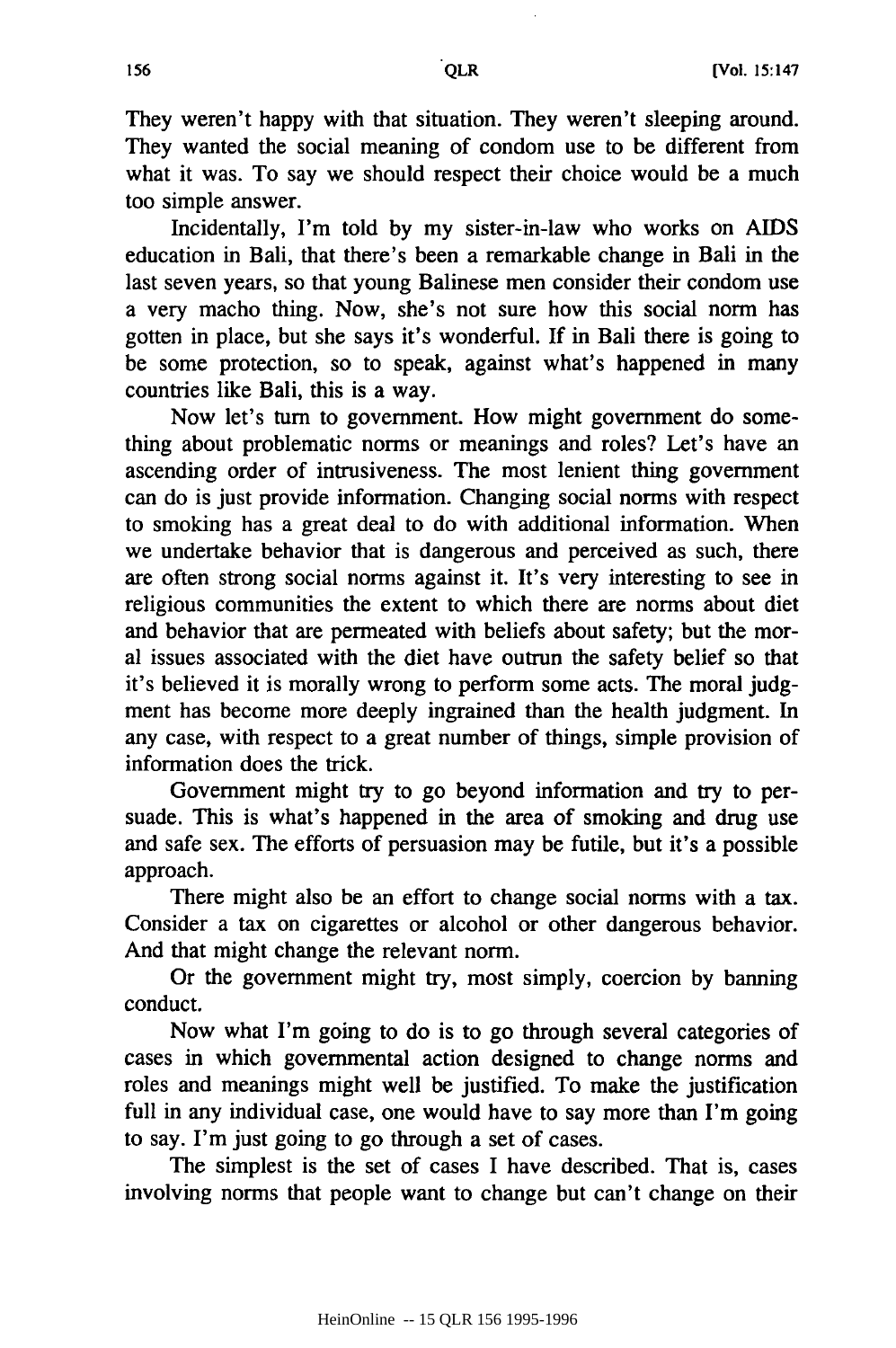own. They require governmental or collective help of some kind. Now, there is a very intriguing class of laws which exist which are almost never enforced, but which accomplish an enormous amount of good-that have a kind of symbolic function just by virtue of the fact that they are there. These include laws forbidding littering, laws requiring seat belts to be buckled, laws encouraging or requiring recycling, and laws requiring people to clean up after their pets. These are laws that have contributed an enormous amount to environmental improvement. And the way they do that is signaling something that has a powerful effect on people's norms. And in these cases government can relatively cheaply use the law to attempt what the majority wants, that is norm change.

The second kind of case has to do with the difference between the social role of consumer and the social role of citizen. Both of us occupy these two roles. We buy things and watch things and we vote and we make public policy recommendations. Here is the key proposition. In our capacity as consumers we may live within norms which we simultaneously, in our capacity as citizens, deplore. The Civil Rights Act of 1964 is under some attack now in some prominent circles. An interesting fact is that that act was supported by restaurants that were discriminators. Restaurants that acknowledged their own discriminatory behavior favored the law. How could that be? What they said was, "If we open our doors to African Americans, what will happen is that we'll be in social trouble because the norm is we're not supposed to do that. But we just want to make profits. If you give us this law, we can make more profits and we won't confront the old norm." These are cases in which people, in their capacity as citizens, urge results that differ from their own private consumption behavior. Many Americans favor more educational programming for children on television, or more public affairs programming on television for themselves. Would they watch it? Would they ask their children to watch it? Maybe not. Is it illegitimate for people in their capacity as citizens to urge and get results that diverge from what happens from consumption choices? I don't think so. And words like "choices" tend to cloud the issue.

In many parts of the world, and in some parts of America, to be well educated is inconsistent with social norms. Probably most of the people in this room have encountered some places where if you say you're in law school, people don't say, "Great." They might say a wide range of things. But one thing some people might say is, "Who do you think you are," something like that. Now, there are many places in the world and some places in America where norms in a relevant commu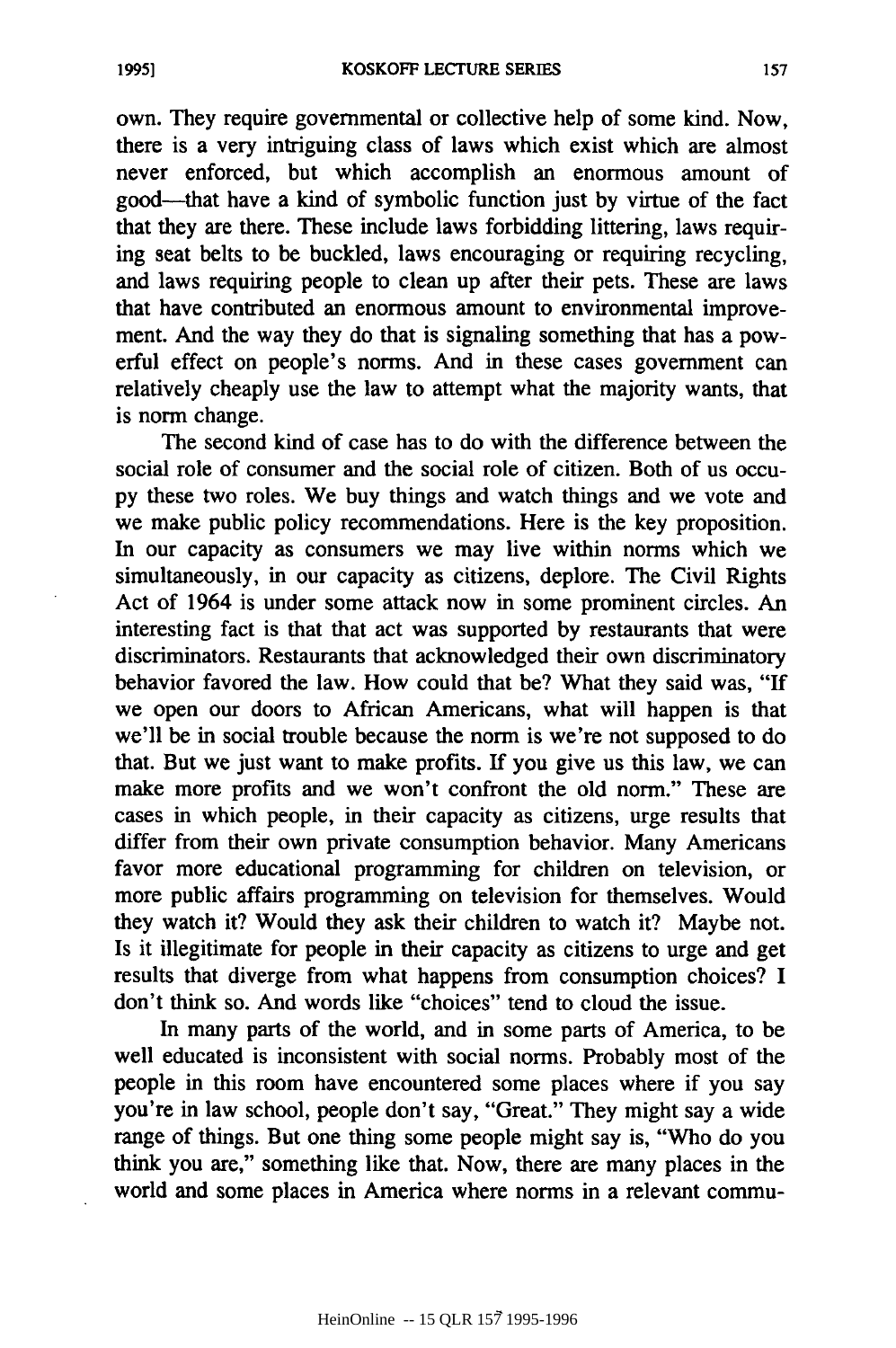nity operate powerfully against people's efforts to educate or better themselves by going to school or taking school seriously. Many of the hardest problems that people face is running up against social norms that make their efforts to better themselves by their own lights seem a source of shame. It's parallel to the condom story and the seat belt story; but maybe more poignant because it involves people's basic life prospects. There are things that government can do and that can be done collectively to make it so that education isn't stigmatizing but the opposite. There are places in the world where women who try to become literate are ostracized. And by acting on social norms the law might well be able to do something about it.

I have referred to the issue of caste. And by the issue of caste I mean just the fact that even in a free society like ours there are statuses that people have. For example, the experiences of African Americans vis-a-vis the police are systematically different from the experiences of white people vis-a-vis the police. That's one sense in which we have something like a caste system in the United States. There are similar things with respect to sex roles where there are many places where if a woman says, "I'm not making dinner tonight. I'm going out to a meeting," the signal that's given is fundamentally different from the similar signal for a man.

Now, the antidiscrimination laws are, in some circles, under attack as liberty denying. But we might think that the liberty issue is much more complicated than that, in the face of social norms that are connected with caste-like features of existing social practices. And if what the law can do is alter the norm, liberty might be promoted rather than undermined. There are many norms that undermine human well-being; for example, norms that make it seem very good for a teenage boy to have gotten a woman pregnant; norms that make it seem very good for a teenage girl to have a child, notwithstanding her inability to take care of it; norms that make being on welfare seem highly desirable and being in work at a low-paying job seem a social stigma. There are norms that encourage hazardous behavior that is undermining of human well-being. There are things that law might be able to do about this. It might be counterproductive; it might be futile; but this is an unexplored area where law could do a lot of good.

My last point has to do with what we might call the expressive function of law. With respect to our own behavior, often what we do is connected with the message the action expresses as much as with the consequences. There are famous philosophical puzzles about whether you would shoot an innocent person when a terrorist threatens other-